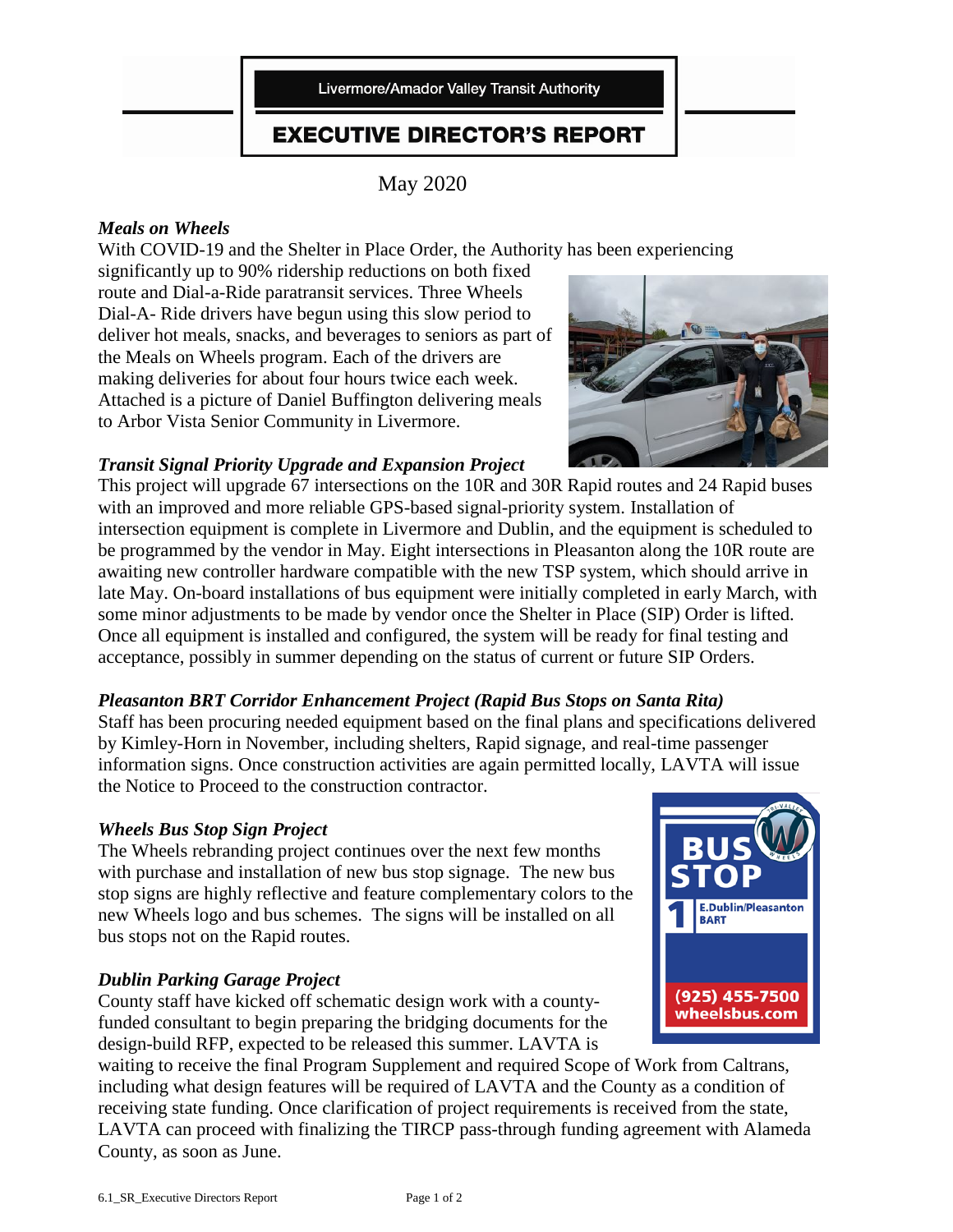### *Shared Autonomous Vehicle Project*

Signage for the site has been installed. Vehicle registration has been renewed. Staff is currently working with Transdev and EasyMile to prepare for testing. However, due to Transdev's travel restrictions, digital mapping of the route is currently on hold, possibly until mid-May. In the meantime, staff is working with the City of Dublin on the vehicle to infrastructure (V2I) communication.

### *Tri-Valley Hub Network Integration Study*

This study involves the development of the Dublin/Pleasanton BART station as the Tri-Valley Hub for public transportation, in addition to the study of future express bus service on the I-680. Stakeholder engagement is in process. Two technical advisory committee meetings have been held and 20 stakeholder agencies and organizations are involved to provide input on project goals, objectives, and existing conditions and service needs.

#### *Short- and Long-Range Plans*

The agency Short- and Long-Range planning efforts are on hold until the fall due to COVID-19.

Attachments:

- 1. Board Statistics February 2020
- 2. Board Statistics March 2020
- 3. FY20 Upcoming Items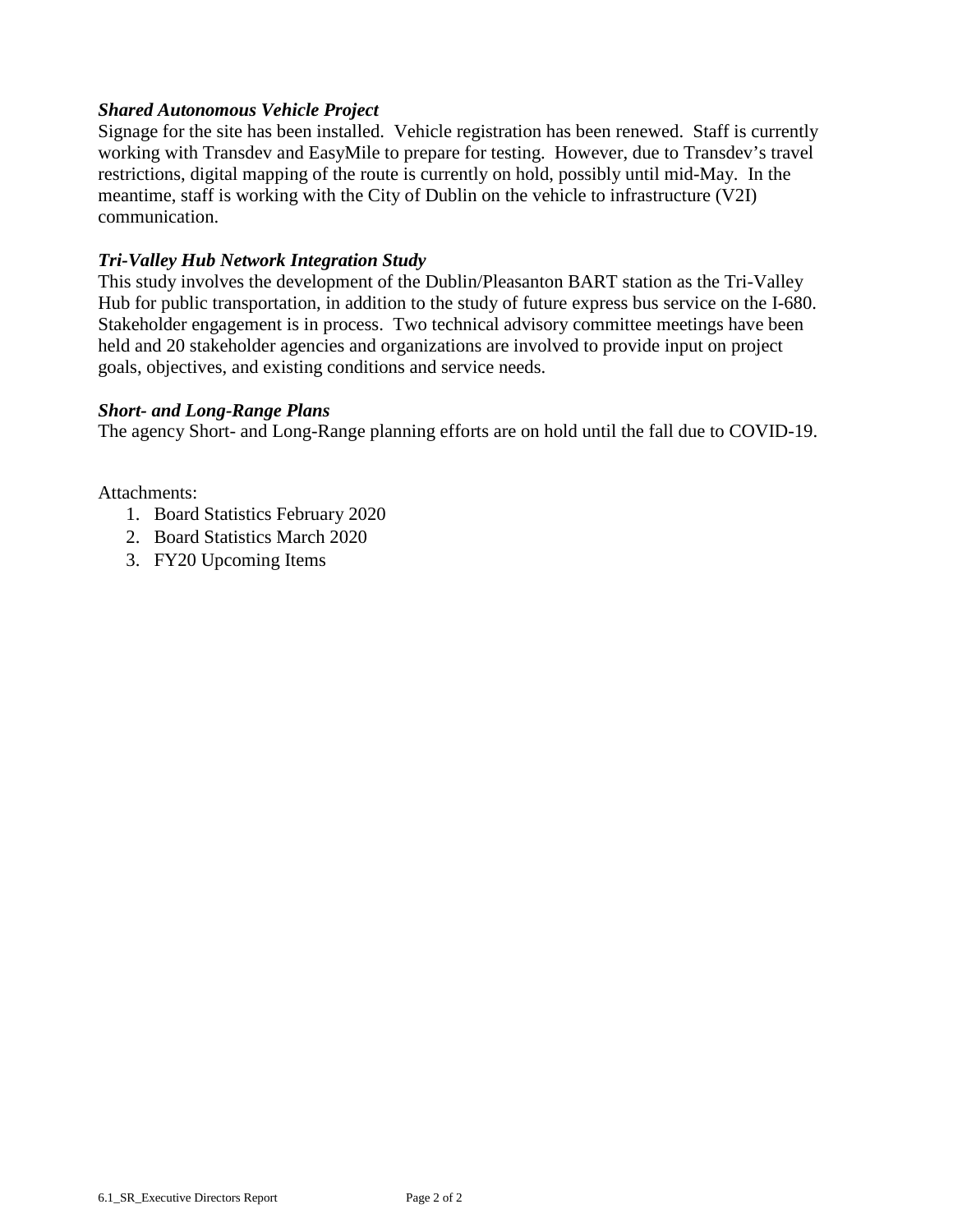|                                           |                    | <b>FIXED ROUTE</b> |        |                          |                            |        |
|-------------------------------------------|--------------------|--------------------|--------|--------------------------|----------------------------|--------|
|                                           |                    | February 2020      |        |                          | % change from one year ago |        |
| Total Ridership FY 2020 To Date           | 1,250,782<br>13.0% |                    |        |                          |                            |        |
| <b>Total Ridership For Month</b>          | 151,071<br>18.2%   |                    |        |                          |                            |        |
| <b>Fully Allocated Cost per Passenger</b> | \$7.98             |                    |        | $-3.8%$                  |                            |        |
|                                           | Weekday            | Saturday           | Sunday | Weekday                  | Saturday                   | Sunday |
| <b>Average Daily Ridership</b>            | 7,087              | 1,782              | 1,430  | 16.5%                    | 20.2%                      | 19.7%  |
| <b>Passengers Per Hour</b>                | 16.1               | 11.2               | 9.2    | 16.0%                    | 17.3%                      | 19.7%  |
|                                           | February 2020      |                    |        | % change from last month |                            |        |
| On Time Performance                       | 85.5%<br>$-1.9%$   |                    |        |                          |                            |        |







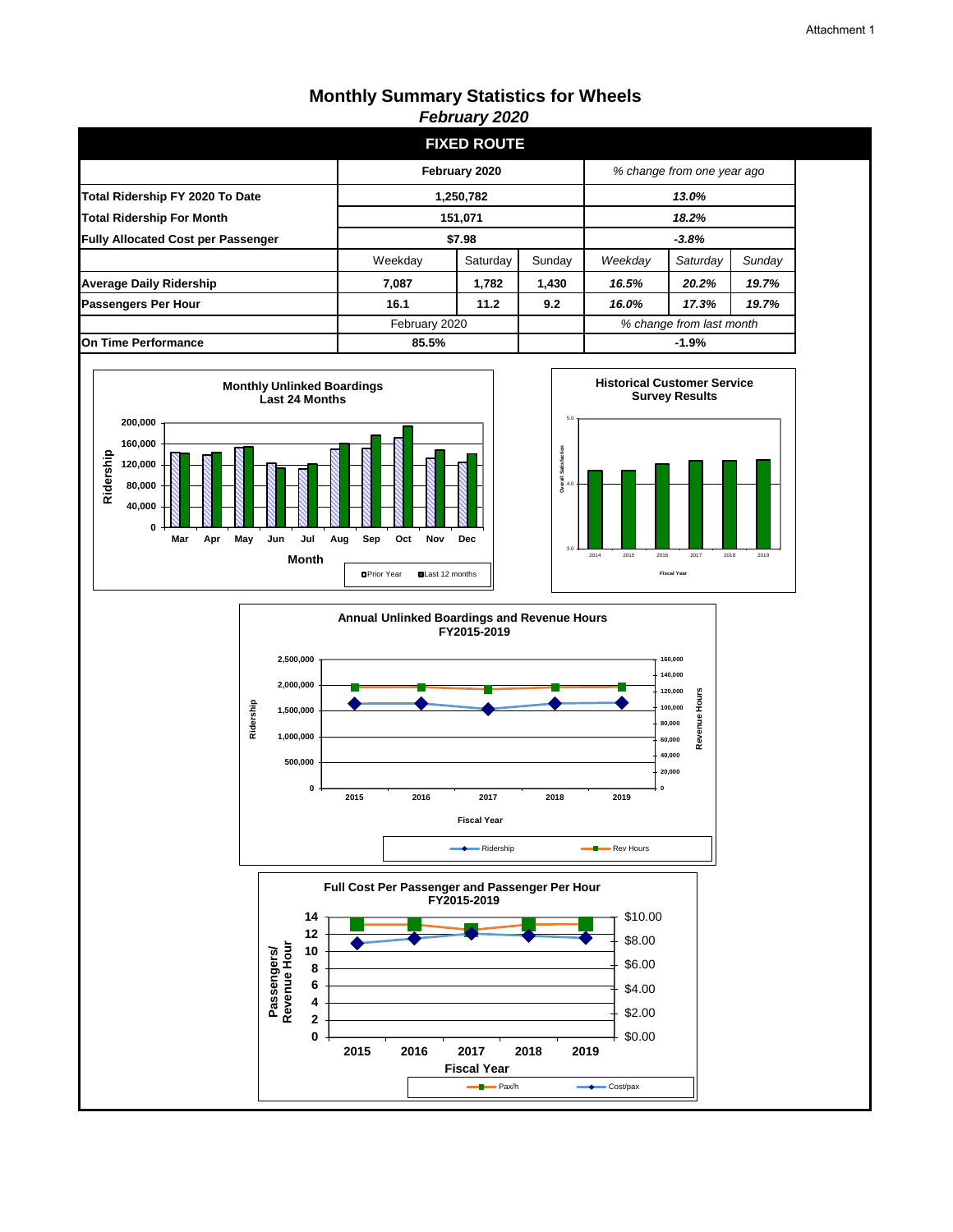|                    | February 2020                                               |                                   |                         |                                                                 |                                                                                       |                                                                  |                 |                                                                                                                                                                                                   |
|--------------------|-------------------------------------------------------------|-----------------------------------|-------------------------|-----------------------------------------------------------------|---------------------------------------------------------------------------------------|------------------------------------------------------------------|-----------------|---------------------------------------------------------------------------------------------------------------------------------------------------------------------------------------------------|
|                    |                                                             |                                   |                         |                                                                 |                                                                                       | <b>PARATRANSIT</b>                                               |                 |                                                                                                                                                                                                   |
|                    | <b>General Statistics</b>                                   |                                   |                         |                                                                 | February 2020                                                                         | % Change<br>from last<br>year                                    | Year to<br>Date |                                                                                                                                                                                                   |
|                    |                                                             | <b>Total Monthly Passengers</b>   |                         |                                                                 | 3,594                                                                                 | $-4.5%$                                                          | 31,069          |                                                                                                                                                                                                   |
|                    |                                                             | Average Passengers Per Hour       |                         |                                                                 | 1.42                                                                                  | 9.2%                                                             | 1.37            |                                                                                                                                                                                                   |
|                    | On Time Performance                                         |                                   |                         |                                                                 | 86.7%                                                                                 | $-4.7%$                                                          | 87.70%          |                                                                                                                                                                                                   |
| Cost per Trip      |                                                             |                                   |                         |                                                                 | \$36.22                                                                               | 7.1%                                                             | \$36.19         |                                                                                                                                                                                                   |
|                    |                                                             | Number of Paratransit Assessments |                         |                                                                 | 24                                                                                    | 9.1%                                                             | 197             |                                                                                                                                                                                                   |
|                    |                                                             | Calls Answered in <1 Minute       |                         |                                                                 | 74.14%                                                                                | $-4.6%$                                                          | 75.78%          |                                                                                                                                                                                                   |
|                    |                                                             | <b>Missed Services Summary</b>    |                         |                                                                 | February 2020                                                                         | Year to<br>Date                                                  |                 |                                                                                                                                                                                                   |
|                    |                                                             | 1st Sanction - Phone Call         |                         |                                                                 | $\mathbf 0$                                                                           | 10                                                               |                 |                                                                                                                                                                                                   |
|                    |                                                             | 2nd Sanction - Written Letter     |                         |                                                                 | 0                                                                                     | $\mathbf{1}$                                                     |                 |                                                                                                                                                                                                   |
|                    |                                                             | 3rd Sanction - 15 Day Suspension  |                         |                                                                 | 0                                                                                     | $\mathbf 0$                                                      |                 |                                                                                                                                                                                                   |
|                    |                                                             | 4th Sanction - 30 Day Suspension  |                         |                                                                 | 0                                                                                     | $\mathbf 0$                                                      |                 |                                                                                                                                                                                                   |
|                    |                                                             | 5th Sanction - 60 Day Suspension  |                         |                                                                 | 0                                                                                     | $\mathbf 0$                                                      |                 |                                                                                                                                                                                                   |
|                    |                                                             | 6th Sanction - 90 Day Suspension  |                         |                                                                 | 0                                                                                     | $\mathbf 0$                                                      |                 |                                                                                                                                                                                                   |
| <b>Total Trips</b> | 4,400<br>4,200<br>4,000<br>3,800<br>3,600<br>3,400<br>3,200 | Sep<br>Prior Year                 | Oct<br><b>Current</b>   | Nov<br>Month                                                    | <b>Paratransit Monthly Unlinked Boardings</b><br>Dec                                  | Jan<br>Feb                                                       |                 | <b>Results</b><br>5.0<br>4.0<br><b>Overall Satisfaction</b><br>$3.0\,$<br>$2.0\,$<br>$1.0\,$<br>$_{0.0}$<br>Aug 14<br>Oct 15<br>Nov 16<br>Dec 17<br>Nov 18<br><b>Jun 19</b><br><b>Fiscal Year</b> |
|                    |                                                             |                                   | Passengers/Revenue Hour | $4.0\,$<br>3.5<br>3.0<br>2.5<br>2.0<br>1.5<br>1.0<br>0.5<br>0.0 | Paratransit Full Cost Per Passenger and Average<br>2015<br>2016<br><b>Fiscal Year</b> | Passengers Per Hour<br>FY2014-2018<br>2017<br>- Pax/h - Cost/pax | 2018            | 35.00<br>30.00<br>눕<br>$25.00\frac{5}{9}$<br>$20.00\%$<br>$15.00\frac{15}{6}$<br>10.00<br>5.00<br>0.00<br>2019                                                                                    |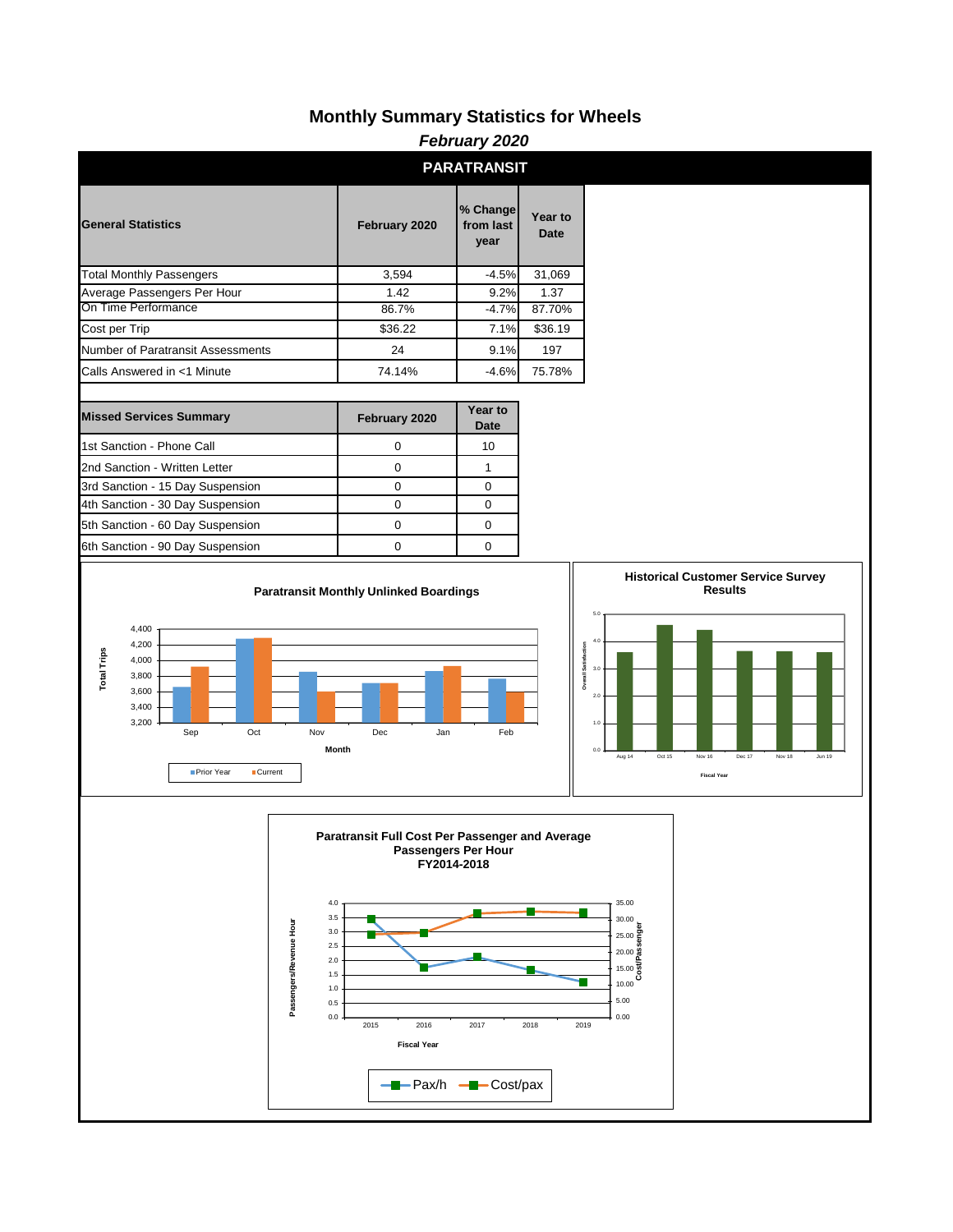|                                |                | <b>February 2020</b>                     |                                 |                              |                            |                    |                              |                              |  |  |
|--------------------------------|----------------|------------------------------------------|---------------------------------|------------------------------|----------------------------|--------------------|------------------------------|------------------------------|--|--|
|                                |                |                                          | <b>SAFETY</b>                   |                              |                            |                    |                              |                              |  |  |
| <b>ACCIDENT DATA</b>           | February 2020  |                                          |                                 |                              | <b>Fiscal Year to Date</b> |                    |                              |                              |  |  |
|                                |                | <b>Fixed Route</b>                       | Paratransit                     |                              | <b>Fixed Route</b>         |                    |                              | <b>Paratransit</b>           |  |  |
| <b>Total</b>                   | 1              |                                          | 0                               |                              | 19                         |                    | 1                            |                              |  |  |
| Preventable                    | 1              |                                          | 0                               |                              | 12                         |                    | 1                            |                              |  |  |
| <b>Non-Preventable</b>         | 0              |                                          | $\mathbf 0$                     |                              | $\overline{7}$             |                    | 0                            |                              |  |  |
| <b>Physical Damage</b>         |                |                                          |                                 |                              |                            |                    |                              |                              |  |  |
| Major                          | 0              |                                          | 0                               |                              | 0                          |                    | 0                            |                              |  |  |
| Minor                          | 1              |                                          | $\mathbf 0$                     |                              | 18                         |                    | 1                            |                              |  |  |
| <b>Bodily Injury</b>           |                |                                          |                                 |                              |                            |                    |                              |                              |  |  |
| Yes                            | 0              |                                          | 0                               |                              | $\mathbf{2}$               |                    | 0                            |                              |  |  |
| <b>No</b>                      | 1              |                                          | $\mathbf 0$                     |                              | 13                         |                    | $\mathbf{1}$                 |                              |  |  |
|                                |                |                                          |                                 |                              |                            |                    |                              |                              |  |  |
| <b>MONTHLY CLAIMS ACTIVITY</b> |                | <b>Totals</b>                            |                                 |                              |                            |                    |                              |                              |  |  |
| <b>Amount Paid</b>             |                |                                          |                                 |                              |                            |                    |                              |                              |  |  |
| <b>This Month</b>              |                | \$1,446.27                               |                                 |                              |                            |                    |                              |                              |  |  |
| To Date This Fiscal Year       |                | \$19,512.00                              |                                 |                              |                            |                    |                              |                              |  |  |
|                                |                |                                          |                                 |                              |                            |                    |                              |                              |  |  |
| <b>Budget</b>                  |                | \$100,000.00                             |                                 |                              |                            |                    |                              |                              |  |  |
| % Expended                     |                |                                          |                                 |                              |                            |                    |                              |                              |  |  |
|                                |                | 20%                                      |                                 |                              |                            |                    |                              |                              |  |  |
|                                |                |                                          |                                 |                              |                            |                    |                              |                              |  |  |
|                                |                | <b>CUSTOMER SERVICE - ADMINISTRATION</b> |                                 |                              |                            |                    |                              |                              |  |  |
| <b>CATEGORY</b>                |                | <b>Number of Requests</b>                |                                 |                              |                            |                    |                              |                              |  |  |
|                                |                | February 2020                            |                                 | <b>Year To Date</b>          |                            |                    |                              |                              |  |  |
|                                |                |                                          |                                 |                              |                            |                    |                              |                              |  |  |
| Praise                         |                | 0                                        |                                 | 6                            |                            |                    |                              |                              |  |  |
| <b>Bus Stop</b>                |                | $\mathbf{1}$                             |                                 | 9                            |                            |                    |                              |                              |  |  |
| Incident                       |                | 0                                        | 0                               |                              |                            |                    |                              |                              |  |  |
| <b>Trip Planning</b>           |                | 1                                        | $\overline{c}$                  |                              |                            |                    |                              |                              |  |  |
| Fares/Tickets/Passes           |                | $\mathbf{1}$                             | 3                               |                              |                            |                    |                              |                              |  |  |
| Route/Schedule Planning        |                | 9                                        | 18                              |                              |                            |                    |                              |                              |  |  |
| Marketing/Website              |                | 0                                        | 0                               |                              |                            |                    |                              |                              |  |  |
| ADA                            |                | 0                                        | 4                               |                              |                            |                    |                              |                              |  |  |
| <b>TOTAL</b>                   |                | 12                                       |                                 | 42                           |                            |                    |                              |                              |  |  |
|                                |                |                                          |                                 |                              |                            |                    |                              |                              |  |  |
|                                |                | <b>CUSTOMER SERVICE - OPERATIONS</b>     |                                 |                              |                            |                    |                              |                              |  |  |
|                                |                | <b>FIXED ROUTE</b>                       |                                 |                              |                            | <b>PARATRANSIT</b> |                              |                              |  |  |
| <b>CATEGORY</b>                | <b>VALID</b>   | <b>NOT VALID</b>                         | UNABLE<br><b>TO</b><br>VALIDATE | <b>VALID YEAR</b><br>TO DATE | <b>VALID</b>               | <b>NOT VALID</b>   | <b>UNABLE TO</b><br>VALIDATE | <b>VALID YEAR</b><br>TO DATE |  |  |
| Praise                         | 3              | 0                                        | 0                               | 15                           | $\mathbf 0$                | 0                  | 0                            | $\mathbf{1}$                 |  |  |
| Safety                         | 8              | $\overline{4}$                           | $\mathbf 0$                     | 29                           | 0                          | 0                  | 0                            | 3                            |  |  |
| Driver/Dispatch Courtesy       | $\mathbf{1}$   | $\mathbf 1$                              | $\mathbf{1}$                    | 12                           | $\mathbf 0$                | 0                  | 0                            | $\overline{4}$               |  |  |
| Early                          | $\overline{2}$ | $\mathbf 1$                              | 0                               | 15                           | $\mathbf 0$                | 0                  | 0                            | $\mathbf 0$                  |  |  |
| Late                           | 0              | $\mathbf 5$                              | 0                               | 22                           | $\overline{\mathbf{c}}$    | 0                  | 0                            | 8                            |  |  |
| No Show                        | 0              | $\pmb{0}$                                | 0                               | $\overline{4}$               | $\pmb{0}$                  | $\overline{2}$     | 0                            | $\mathbf 0$                  |  |  |
| Incident                       | 0              | 0                                        | 0                               | 6                            | $\mathbf 0$                | $\boldsymbol{0}$   | 0                            | $\overline{4}$               |  |  |
| Driver/Dispatch Training       | 0              | $\overline{c}$                           | 0                               | $\mathbf{1}$                 | $\overline{c}$             | $\mathbf{1}$       | 0                            | 11                           |  |  |
| Maintenance                    | 0              | 0                                        | 0                               | $\mathsf{O}\xspace$          | $\mathsf 0$                | 0                  | 0                            | 0                            |  |  |
| <b>Bypass</b>                  | 5              | $\overline{c}$                           | 0                               | 26                           | $\mathbf 0$                | 0                  | 0                            | 0                            |  |  |
| <b>TOTAL</b>                   | 16             | 15                                       | 1                               | 115                          | 4                          | 3                  | 0                            | 31                           |  |  |
| <b>Valid Complaints</b>        |                |                                          |                                 |                              |                            |                    |                              |                              |  |  |
| Per 10,000 riders              |                | 1.06                                     |                                 |                              |                            |                    |                              |                              |  |  |
|                                |                |                                          |                                 |                              |                            |                    |                              |                              |  |  |
| Per 1,000 riders               |                |                                          |                                 |                              |                            | 1.11               |                              |                              |  |  |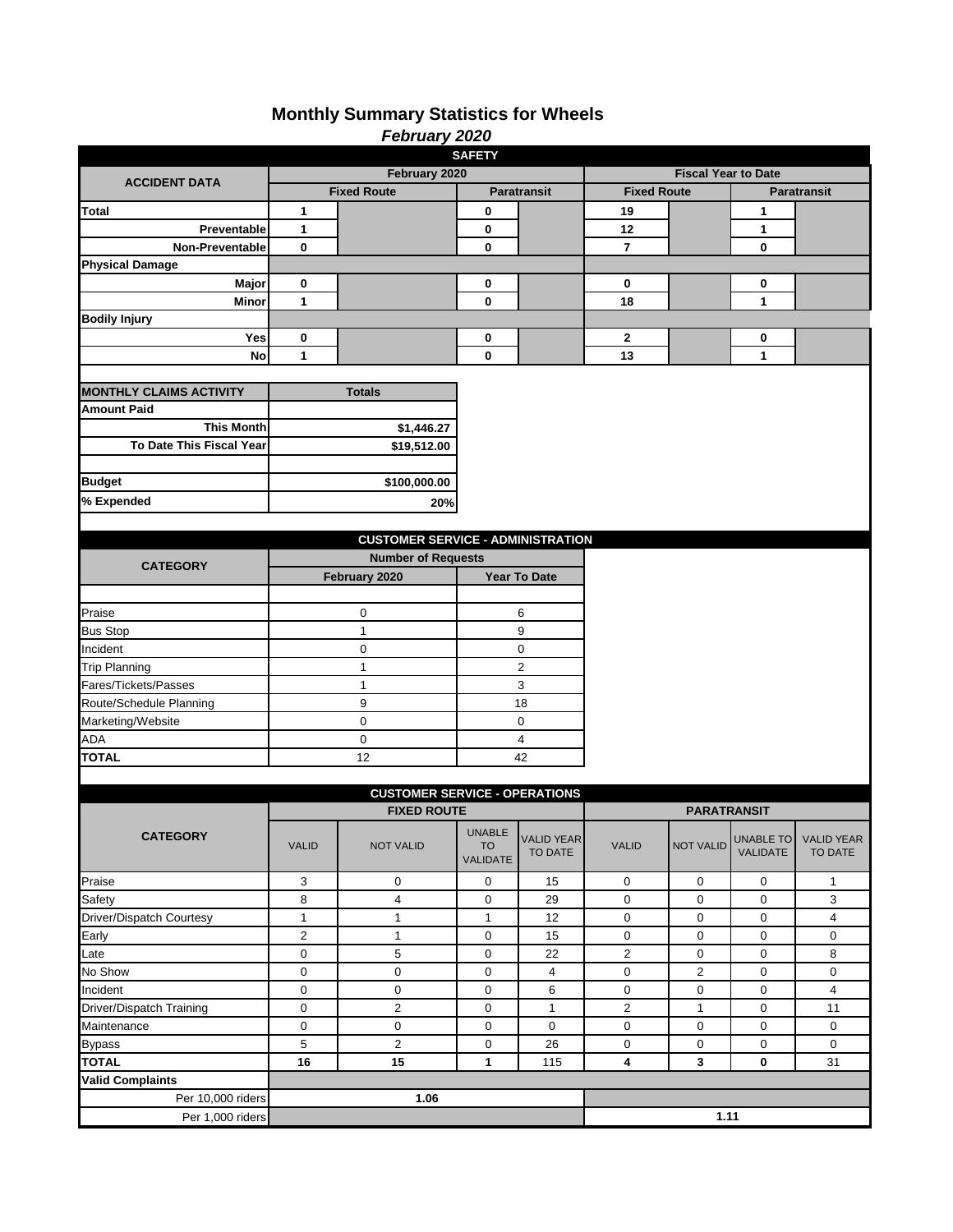|                                           |                    | 11141 VII LVLV     |        |                          |                            |          |
|-------------------------------------------|--------------------|--------------------|--------|--------------------------|----------------------------|----------|
|                                           |                    | <b>FIXED ROUTE</b> |        |                          |                            |          |
|                                           |                    | <b>March 2020</b>  |        |                          | % change from one year ago |          |
| Total Ridership FY 2020 To Date           | 1,334,545<br>6.8%  |                    |        |                          |                            |          |
| <b>Total Ridership For Month</b>          | 83,763<br>$-41.1%$ |                    |        |                          |                            |          |
| <b>Fully Allocated Cost per Passenger</b> | \$14.88            |                    |        | 80.7%                    |                            |          |
|                                           | Weekday            | Saturday           | Sunday | Weekday                  | Saturday                   | Sunday   |
| <b>Average Daily Ridership</b>            | 3,409              | 968                | 979    | $-44.1%$                 | $-36.4%$                   | $-23.8%$ |
| <b>Passengers Per Hour</b>                | 8.5                | 6.0                | 6.3    | $-39.3%$                 | $-38.7%$                   | $-23.8%$ |
|                                           | March 2020         |                    |        | % change from last month |                            |          |
| On Time Performance                       | 5.7%<br>90.4%      |                    |        |                          |                            |          |







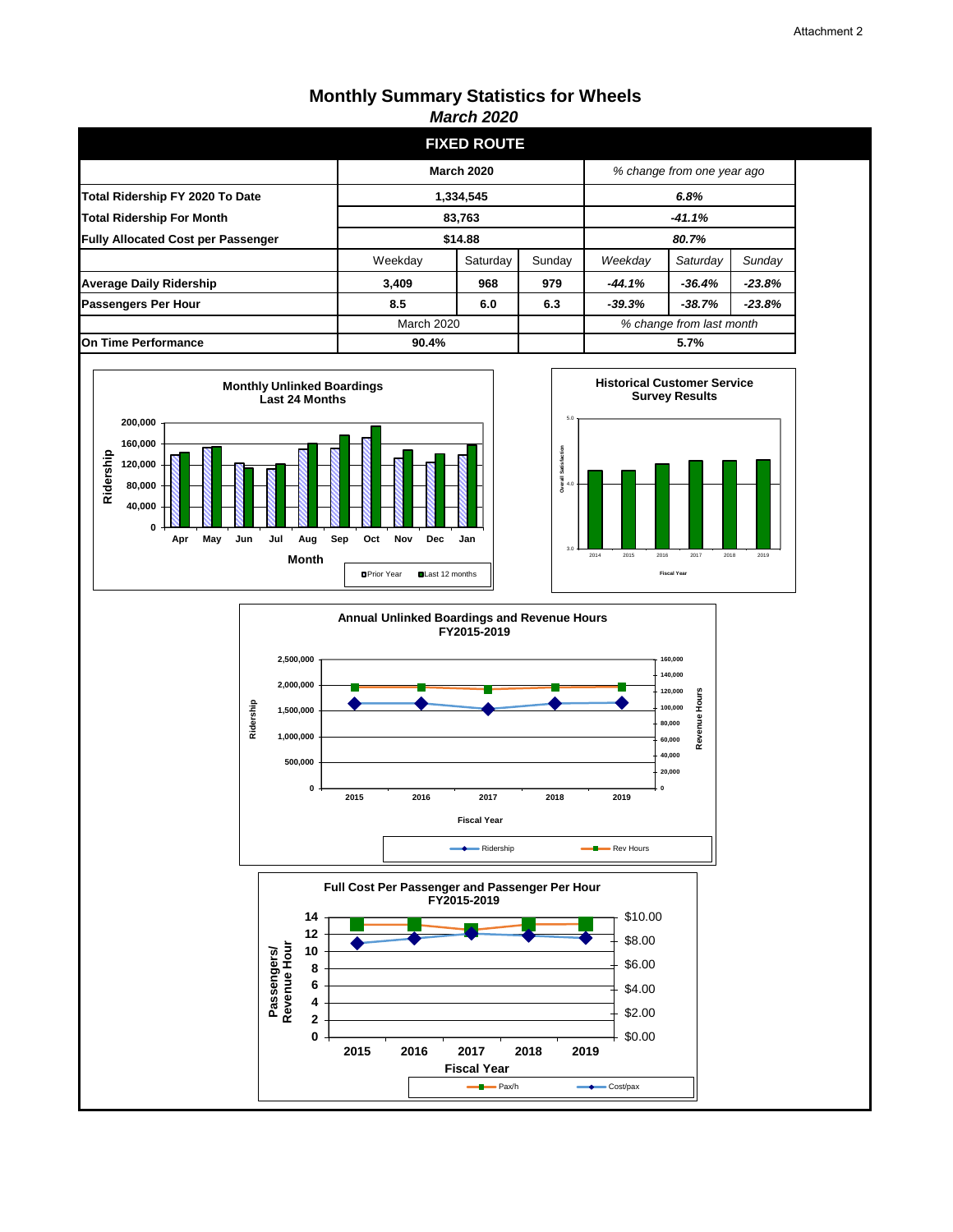|                                                                                                                                                                  |                                                                                                                                                                              | <b>March 2020</b>                          |                        |                                                                                                                                                         |
|------------------------------------------------------------------------------------------------------------------------------------------------------------------|------------------------------------------------------------------------------------------------------------------------------------------------------------------------------|--------------------------------------------|------------------------|---------------------------------------------------------------------------------------------------------------------------------------------------------|
|                                                                                                                                                                  |                                                                                                                                                                              | <b>PARATRANSIT</b>                         |                        |                                                                                                                                                         |
| <b>General Statistics</b>                                                                                                                                        | <b>March 2020</b>                                                                                                                                                            | % Change<br>from last<br>year              | Year to<br><b>Date</b> |                                                                                                                                                         |
| <b>Total Monthly Passengers</b>                                                                                                                                  | 2,115                                                                                                                                                                        | $-49.0%$                                   | 33,184                 |                                                                                                                                                         |
| Average Passengers Per Hour                                                                                                                                      | 1.20                                                                                                                                                                         | $-7.7%$                                    | 1.29                   |                                                                                                                                                         |
| On Time Performance                                                                                                                                              | 91.8%                                                                                                                                                                        | $-3.8%$                                    | 89.73%                 |                                                                                                                                                         |
| Cost per Trip                                                                                                                                                    | \$36.22                                                                                                                                                                      | 7.1%                                       | \$36.21                |                                                                                                                                                         |
| Number of Paratransit Assessments                                                                                                                                | 5                                                                                                                                                                            | $-82.1%$                                   | 202                    |                                                                                                                                                         |
| Calls Answered in <1 Minute                                                                                                                                      | 86.23%                                                                                                                                                                       | 2.9%                                       | 80.19%                 |                                                                                                                                                         |
| <b>Missed Services Summary</b>                                                                                                                                   | <b>March 2020</b>                                                                                                                                                            | Year to<br>Date                            |                        |                                                                                                                                                         |
| 1st Sanction - Phone Call                                                                                                                                        | $\mathbf 0$                                                                                                                                                                  | 10                                         |                        |                                                                                                                                                         |
| 2nd Sanction - Written Letter                                                                                                                                    | $\pmb{0}$                                                                                                                                                                    | $\mathbf{1}$                               |                        |                                                                                                                                                         |
| 3rd Sanction - 15 Day Suspension                                                                                                                                 | $\pmb{0}$                                                                                                                                                                    | $\mathbf 0$                                |                        |                                                                                                                                                         |
| 4th Sanction - 30 Day Suspension                                                                                                                                 | $\pmb{0}$                                                                                                                                                                    | $\pmb{0}$                                  |                        |                                                                                                                                                         |
| 5th Sanction - 60 Day Suspension                                                                                                                                 | $\pmb{0}$                                                                                                                                                                    | $\mathbf 0$                                |                        |                                                                                                                                                         |
| 6th Sanction - 90 Day Suspension                                                                                                                                 | $\mathbf 0$                                                                                                                                                                  | $\mathbf 0$                                |                        |                                                                                                                                                         |
| 5,000<br>4,500<br>4,000<br><b>Total Trips</b><br>3,500<br>3,000<br>2,500<br>2,000<br>1,500<br>1,000<br>,500<br>, 0<br>Oct<br>Nov<br>Prior Year<br><b>Current</b> | Dec<br>Feb<br>Jan<br>Month                                                                                                                                                   | Mar                                        |                        | 5.0<br>4.0<br><b>Overall Satisfaction</b><br>3.0<br>2.0<br>1.0<br>0.0<br>Aug 14<br>Oct 15<br>Dec 17<br>Nov 18<br>Jun 19<br>Nov 16<br><b>Fiscal Year</b> |
| Passengers/Revenue Hour                                                                                                                                          | Paratransit Full Cost Per Passenger and Average<br>4.0<br>3.5<br>3.0<br>2.5<br>2.0<br>1.5<br>$1.0$<br>0.5<br>0.0<br>2015<br>2016<br><b>Fiscal Year</b><br>- Pax/h - Cost/pax | Passengers Per Hour<br>FY2014-2018<br>2017 | 2018<br>2019           | 35.00<br>30.00<br>à<br>$25.00\frac{5}{9}$<br>$20.00\frac{8}{5}$<br>$\frac{15.00}{8}$<br>10.00<br>5.00<br>0.00                                           |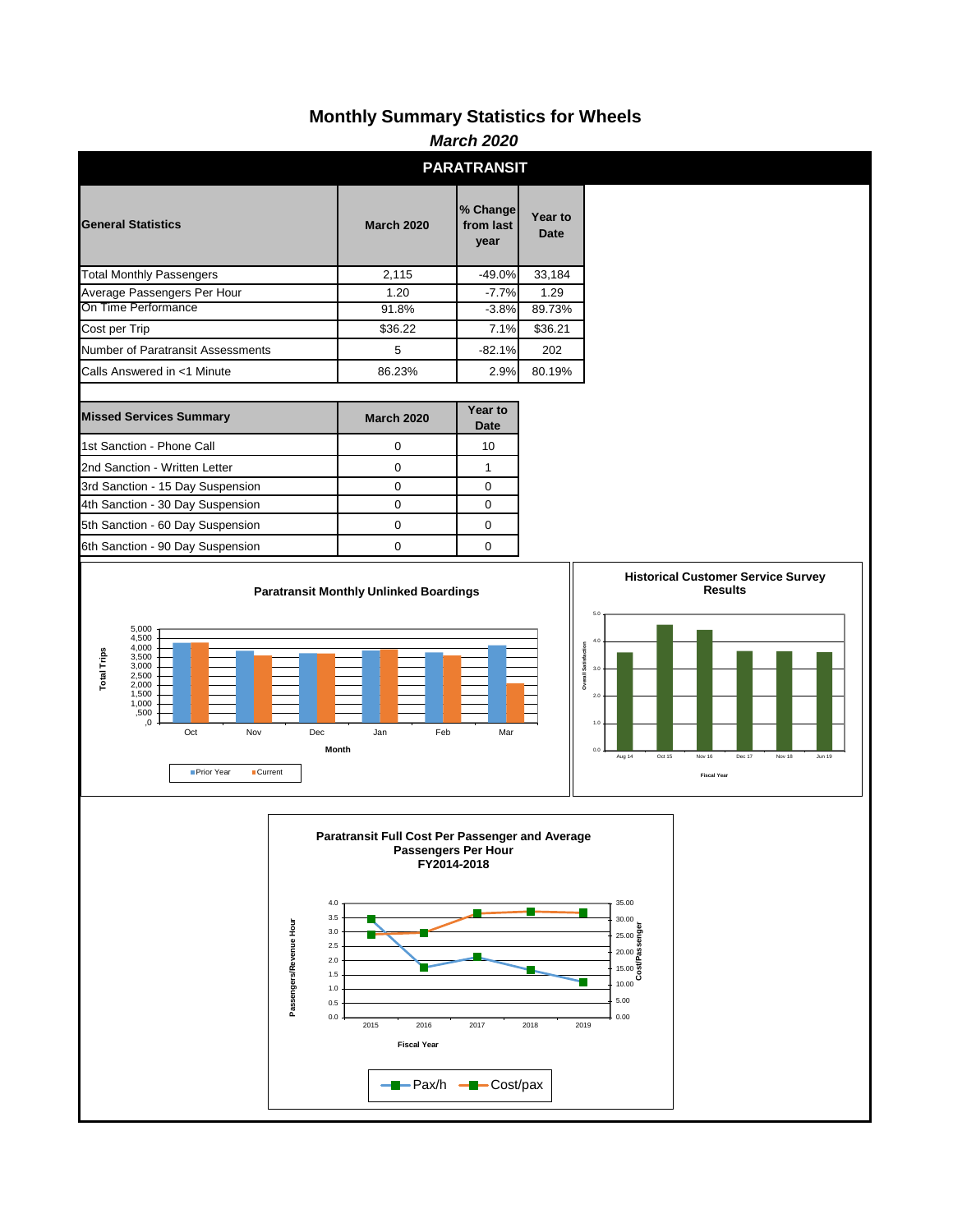|                                |                | <b>March 2020</b>                        |                       |                     |                    |                            |           |                    |
|--------------------------------|----------------|------------------------------------------|-----------------------|---------------------|--------------------|----------------------------|-----------|--------------------|
|                                |                |                                          | <b>SAFETY</b>         |                     |                    |                            |           |                    |
| <b>ACCIDENT DATA</b>           |                | <b>March 2020</b>                        |                       |                     |                    | <b>Fiscal Year to Date</b> |           |                    |
|                                |                | <b>Fixed Route</b>                       | Paratransit           |                     | <b>Fixed Route</b> |                            |           | <b>Paratransit</b> |
| Total                          | 2              |                                          | 0                     |                     | 21                 |                            | 1         |                    |
| Preventable                    | $\mathbf 2$    |                                          | 0                     |                     | 14                 |                            | 1         |                    |
| <b>Non-Preventable</b>         | 0              |                                          | $\bf{0}$              |                     | $\overline{7}$     |                            | 0         |                    |
| <b>Physical Damage</b>         |                |                                          |                       |                     |                    |                            |           |                    |
| Major                          | 0              |                                          | 0                     |                     | 0                  |                            | 0         |                    |
| Minor                          | $\mathbf 0$    |                                          | $\bf{0}$              |                     | 18                 |                            | 1         |                    |
| <b>Bodily Injury</b>           |                |                                          |                       |                     |                    |                            |           |                    |
| Yes                            | 0              |                                          | 0                     |                     | 2                  |                            | 0         |                    |
| <b>No</b>                      | 0              |                                          | $\mathbf 0$           |                     | 13                 |                            | 1         |                    |
|                                |                |                                          |                       |                     |                    |                            |           |                    |
| <b>MONTHLY CLAIMS ACTIVITY</b> |                | <b>Totals</b>                            |                       |                     |                    |                            |           |                    |
| <b>Amount Paid</b>             |                |                                          |                       |                     |                    |                            |           |                    |
| <b>This Month</b>              |                | \$331.62                                 |                       |                     |                    |                            |           |                    |
| To Date This Fiscal Year       |                | \$19,843.62                              |                       |                     |                    |                            |           |                    |
|                                |                |                                          |                       |                     |                    |                            |           |                    |
| <b>Budget</b>                  |                | \$100,000.00                             |                       |                     |                    |                            |           |                    |
| % Expended                     |                | 20%                                      |                       |                     |                    |                            |           |                    |
|                                |                |                                          |                       |                     |                    |                            |           |                    |
|                                |                | <b>CUSTOMER SERVICE - ADMINISTRATION</b> |                       |                     |                    |                            |           |                    |
|                                |                |                                          |                       |                     |                    |                            |           |                    |
| <b>CATEGORY</b>                |                | <b>Number of Requests</b>                |                       |                     |                    |                            |           |                    |
|                                |                | <b>March 2020</b>                        |                       | <b>Year To Date</b> |                    |                            |           |                    |
|                                |                |                                          |                       |                     |                    |                            |           |                    |
| Praise<br>0                    |                |                                          |                       | 6                   |                    |                            |           |                    |
| <b>Bus Stop</b>                |                | 0                                        | 9                     |                     |                    |                            |           |                    |
| Incident                       |                | 0                                        | 0                     |                     |                    |                            |           |                    |
| <b>Trip Planning</b>           | $\mathbf{1}$   |                                          | 3                     |                     |                    |                            |           |                    |
| Fares/Tickets/Passes           | $\overline{c}$ |                                          | 5                     |                     |                    |                            |           |                    |
| Route/Schedule Planning        | 0              |                                          | 18                    |                     |                    |                            |           |                    |
| Marketing/Website              |                | $\overline{\mathbf{c}}$                  |                       | $\overline{c}$      |                    |                            |           |                    |
| <b>ADA</b>                     |                | 0                                        | 4                     |                     |                    |                            |           |                    |
| <b>TOTAL</b>                   |                | 5                                        |                       | 47                  |                    |                            |           |                    |
|                                |                |                                          |                       |                     |                    |                            |           |                    |
|                                |                | <b>CUSTOMER SERVICE - OPERATIONS</b>     |                       |                     |                    |                            |           |                    |
|                                |                | <b>FIXED ROUTE</b>                       |                       |                     |                    | <b>PARATRANSIT</b>         |           |                    |
| <b>CATEGORY</b>                |                |                                          | <b>UNABLE</b>         | <b>VALID YEAR</b>   |                    |                            | UNABLE TO | <b>VALID YEAR</b>  |
|                                | <b>VALID</b>   | <b>NOT VALID</b>                         | <b>TO</b><br>VALIDATE | TO DATE             | <b>VALID</b>       | <b>NOT VALID</b>           | VALIDATE  | TO DATE            |
|                                |                |                                          |                       |                     |                    |                            |           |                    |
| Praise                         | 0              | $\mathbf 0$                              | 0                     | 15                  | $\mathbf 0$        | 0                          | 0         | $\mathbf{1}$       |
| Safety                         | $\mathbf{1}$   | $\mathbf{1}$                             | $\mathbf 1$           | 30                  | $\boldsymbol{0}$   | 0                          | 0         | 3                  |
| Driver/Dispatch Courtesy       | 0              | $\mathbf 2$                              | $\mathbf 0$           | 12                  | $\boldsymbol{0}$   | 0                          | 0         | $\overline{4}$     |
| Early                          | 0              | $\mathbf 2$                              | 0                     | 15                  | $\pmb{0}$          | 0                          | 0         | 0                  |
| Late                           | $\mathbf{1}$   | $\mathbf 1$                              | 0                     | 23                  | $\pmb{0}$          | 0                          | 0         | 8                  |
| No Show                        | 0              | $\mathbf 1$                              | $\mathbf 0$           | $\overline{4}$      | $\mathbf{1}$       | 0                          | 0         | $\mathbf{1}$       |
| Incident                       | 0              | $\pmb{0}$                                | 0                     | 6                   | 0                  | 0                          | 0         | $\overline{4}$     |
| Driver/Dispatch Training       | 0              | 0                                        | 0                     | $\mathbf{1}$        | $\mathbf 0$        | 0                          | 0         | 11                 |
| Maintenance                    | 0              | 0                                        | $\mathbf 0$           | $\mathbf 0$         | $\pmb{0}$          | $\pmb{0}$                  | 0         | $\mathbf 0$        |
| <b>Bypass</b>                  | $\mathbf{1}$   | $\mathbf{3}$                             | 0                     | 27                  | 0                  | $\pmb{0}$                  | $\pmb{0}$ | $\mathbf 0$        |
| <b>TOTAL</b>                   | 3              | 10                                       | 1                     | 118                 | $\mathbf{1}$       | $\bf{0}$                   | $\bf{0}$  | 32                 |
| <b>Valid Complaints</b>        |                |                                          |                       |                     |                    |                            |           |                    |
| Per 10,000 riders              |                | 0.36                                     |                       |                     |                    |                            |           |                    |
| Per 1,000 riders               |                |                                          |                       |                     |                    | 0.47                       |           |                    |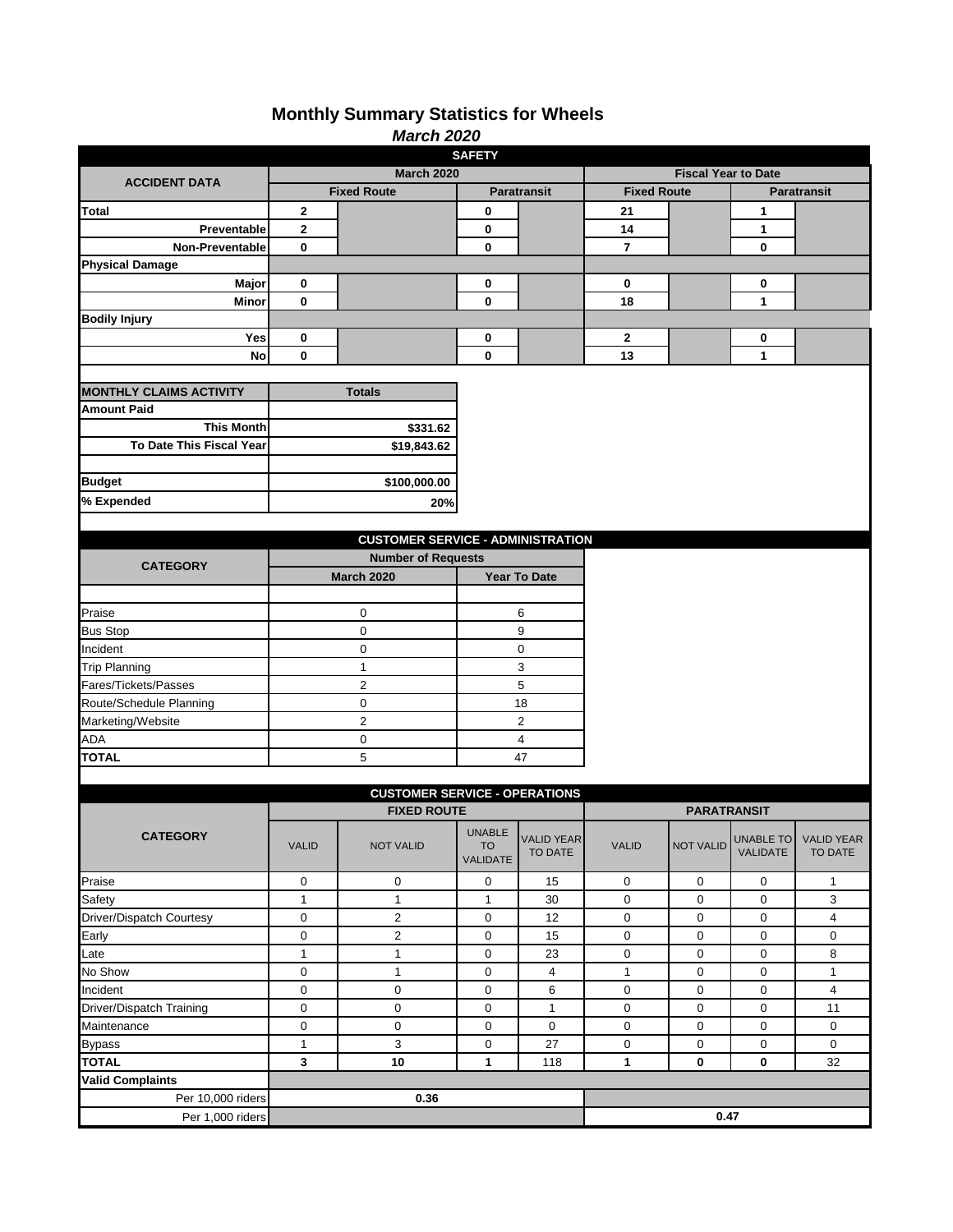## **LAVTA COMMITTEE ITEMS - May 2020 - September 2020**

## **Finance & Administration Committee**

| May                                              | Action | Info |
|--------------------------------------------------|--------|------|
| <b>Minutes</b>                                   | X      |      |
| <b>Treasurers Report</b>                         | X      |      |
| Salary Study                                     |        | X    |
| 2020 Audit of LAVTA's Financial Statements       |        | Χ    |
| June                                             | Action | Info |
| Minutes                                          | X      |      |
| <b>Treasurers Report</b>                         | X      |      |
| LAIF                                             | X      |      |
| Legal Contract                                   | X      |      |
| July                                             | Action | Info |
| <b>Minutes</b>                                   | x      |      |
| <b>Treasurers Report</b>                         | X      |      |
| *Typically July committee meetings are cancelled |        |      |
| <b>August</b>                                    | Action | Info |
| Minutes                                          | X      |      |
| <b>Treasures Report</b>                          | X      |      |
| September                                        | Action | Info |
| Minutes                                          | X      |      |
| <b>Treasurers Report</b>                         | X      |      |
| Conflict of Interest - even numbered years       | X      |      |